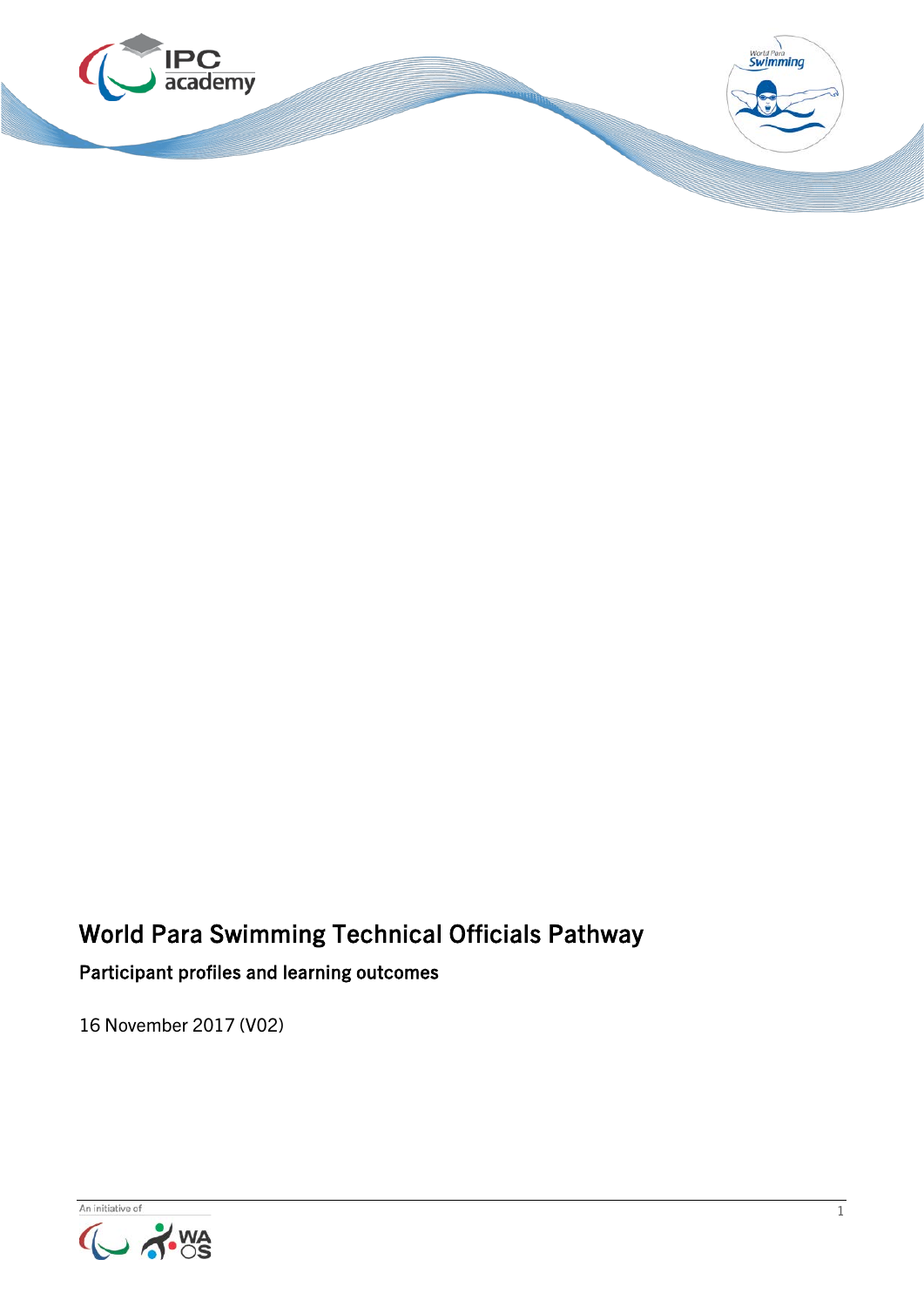

### **Contents**

The following document will lay out the pathways, participant profiles, and learning outcomes of each of the currently offered World Para Swimming Education Courses in Technical Officiating.

### **Contents**

| 8 |  |
|---|--|
|   |  |

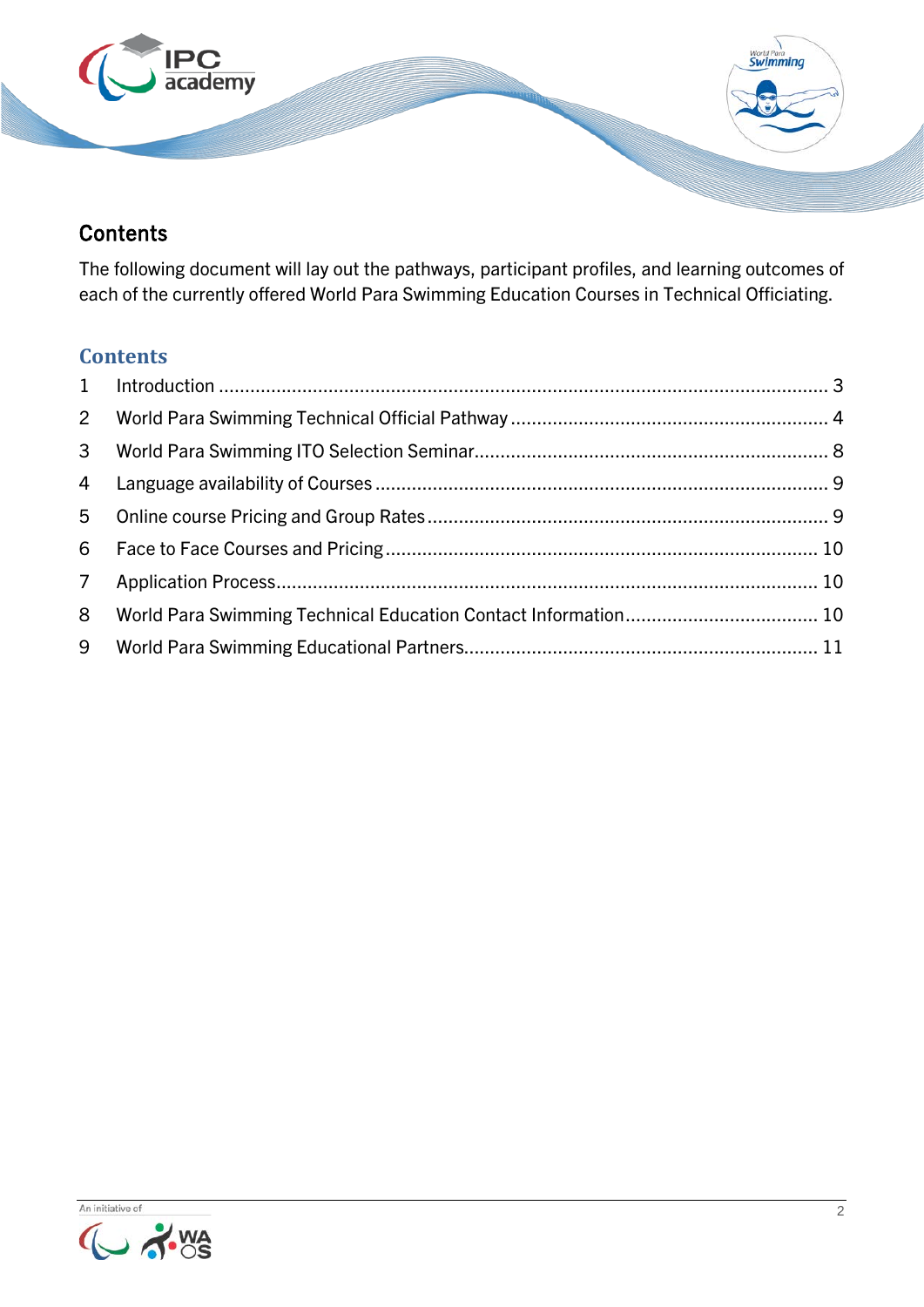

## <span id="page-2-0"></span>1 Introduction

The IPC Academy is a partnership between the IPC and the World Academy of Sport and is the education division of the IPC. The Academy brings individuals together to improve educational standards of sport throughout the Paralympic Movement and ensures that executives, administrators and officials have an educational centre, providing world class courses.

World Para Swimming (WPS) has worked with the IPC Academy in recent years to develop a consistent education pathway for those wishing to become involved in World Para Swimming whether it is at the local club or through to international competitions. This includes education courses for technical officials, classifiers and coaches. Courses can be delivered in the many countries of the IPC membership and in a number of languages.

We encourage National Paralympic Committees (NPCs) to engage with the learning pathways, adopt them into development plans, deliver courses locally in order to accredit people, and provide opportunities for these individuals to be involved in the delivery of sport locally. Through this process World Para Swimming will be able to effectively assist NPCs to develop the sport in those countries that embrace these learning pathways and resources.

This document outlines the pathway for individuals interested in Para swimming technical officiating and outlines candidate qualification criteria and course outcomes of the various levels of courses offered by World Para Swimming.

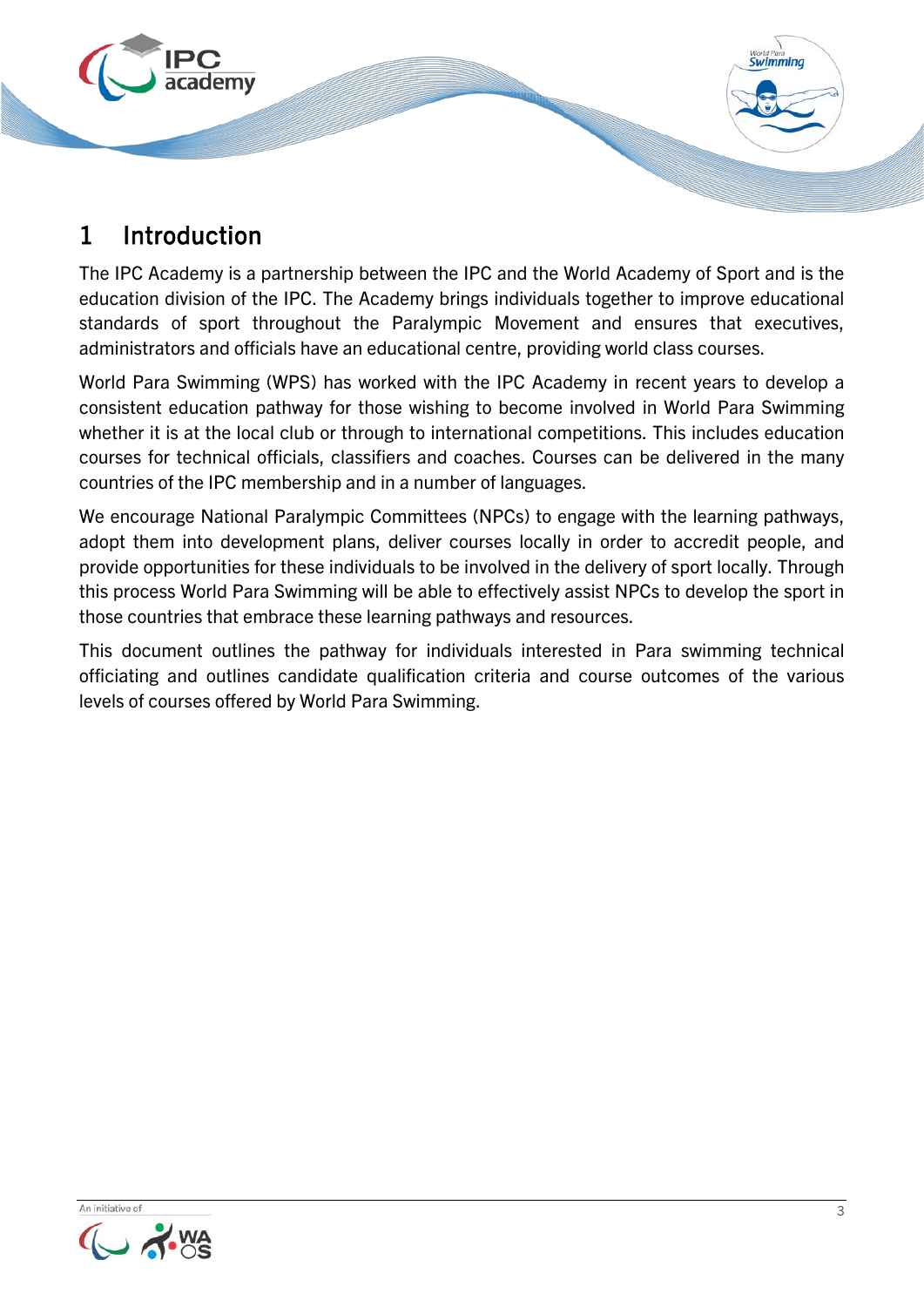

# <span id="page-3-0"></span>2 World Para Swimming Technical Official Pathway

The World Para Swimming Technical Official (TO) pathway includes the following courses:

- IPC Introduction to Para Sport Online Course
- WPS Level 1 TO Online Course
- WPS Level 2 TO Course
- WPS Level 3 TO Course

Each course is designed to help strengthen knowledge in Para swimming technical officiating. Successfully completing each course will allow officials to continue along the pathway to being selected as a World Para Swimming International Technical Official (ITO).



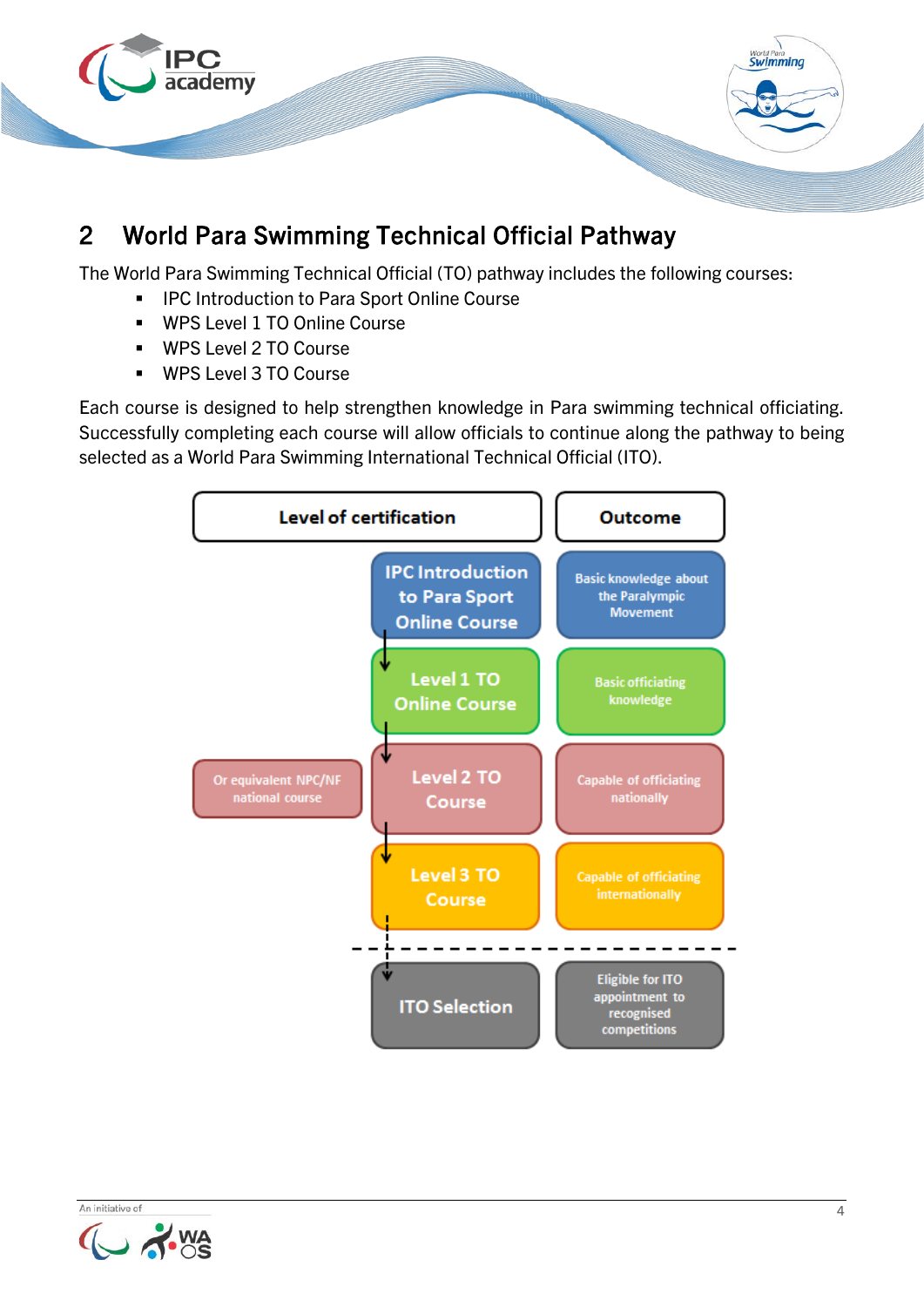

### 2.1 IPC Introduction to Para Sport Online Course

The IPC Introduction to Para Sport Online Course is free of charge and contains a combination of reading and video content. Please click on [Introduction to Para Sport](http://www.ipc-academy.org/?academy=1&course=47) Online Course to access the online course.

- Duration: 1-2 hours
- **Assessment: online test**

#### Learning Objectives

- Understand the history and structure of the Paralympic Movement
- Understand the history and concepts of classification
- **Introduction to Classification Code and International Standards**

#### Participant Profile

This online course is open for everybody who wants to learn more about the IPC, the Paralympic Movement and the importance of classification. Participants might be an athlete, coach, technical official, sport medical practitioner, event organiser or generally just an interested supporter of Paralympic Sport or the Paralympic Games looking to test their knowledge.

#### Course Outcome

Upon completion of the short online test participants will be able to download a certificate of completion. Once completed, persons who wish to continue their education with World Para Swimming and the IPC Academy can continue to the level 1 TO online course.

#### 2.2 World Para Swimming Level 1 Technical Officials Online Course

The World Para Swimming Level 1 TO Online Course is open to anybody who would like to learn more about World Para Swimming and Para swimming rules. The modules contain a combination of reading and video content. Please click on [level 1 technical officials online](https://www.ipc-academy.org/index.php?academy=1&course=89)  [course](https://www.ipc-academy.org/index.php?academy=1&course=89) to access the course. The level 1 course can be offered in multiple languages (please refer to section 5 of this document for more information on language availability).

- **Duration: 2-3 hours**
- Assessment: online test

#### Learning Objectives

- **Understand the World Para Swimming Rules and Regulations**
- **Understand the rules for Para swimming events and the different sport classes**
- Understand how to properly fill out all relevant World Para Swimming officiating forms
- Understand the role of the official

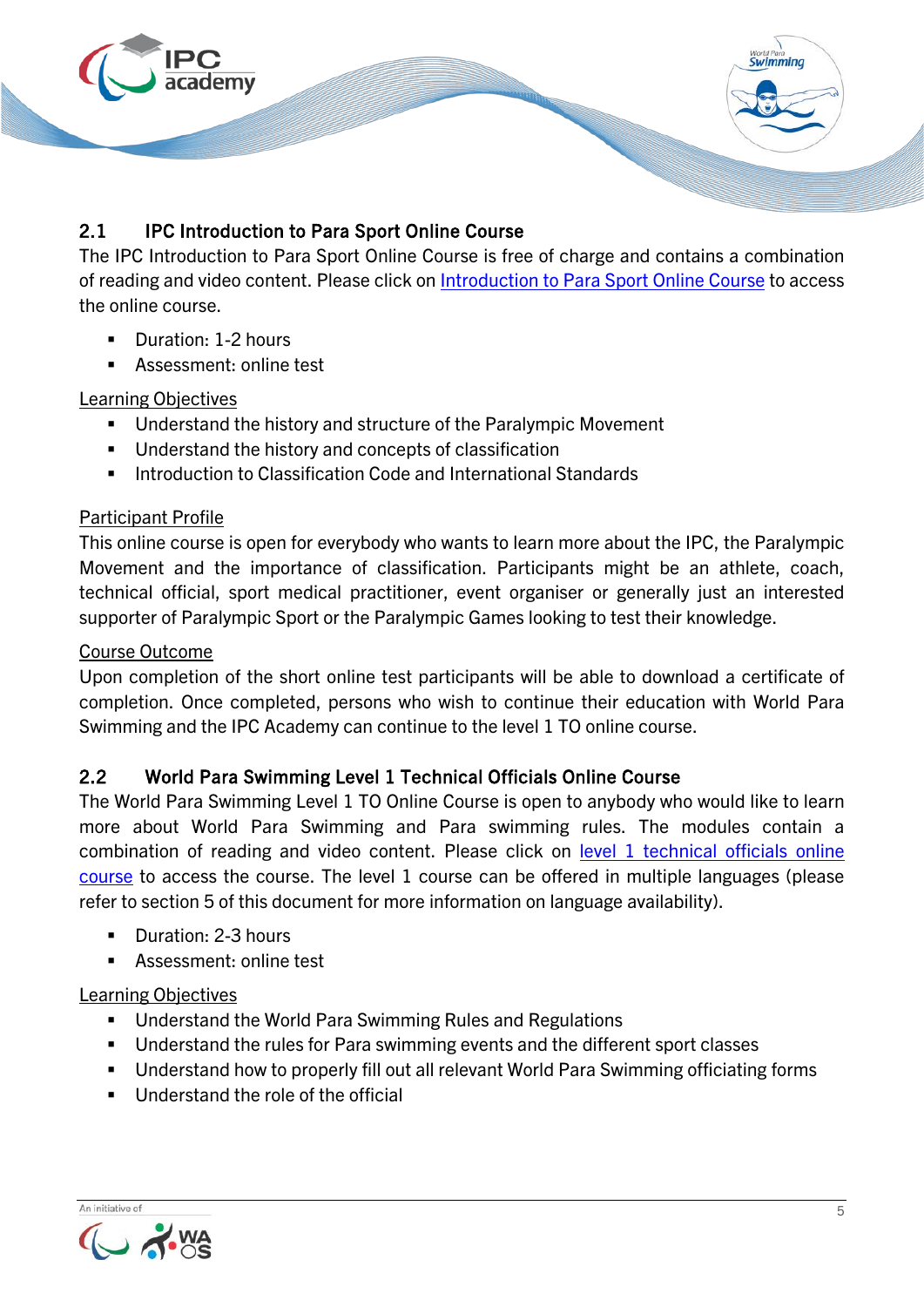

#### Participant Profile

The ideal candidate for the level 1 TO online course will be someone interested in learning more about para Swimming rules and the basic concepts of technical officiating. Potential candidates include but are not limited to: coaches, competition organisers, classifiers, athletes, students, sport managers. To register for the level 1 TO online course the participant has to have completed the IPC Introduction to Para Sport Online Course.

#### Course Outcome

Participants who successfully complete the course will receive a course certificate of completion. Participants will also be eligible to attend a level 2 TO course dependent on meeting all other course prerequisites.

#### 2.3 World Para Swimming Level 2 Technical Officials Course

The World Para Swimming Level 2 TO Course is the first opportunity for potential officials to receive face-to-face training by World Para Swimming certified educators. The level 2 TO course can be offered in multiple languages (please refer to section 5 of this document for more information on language availability).

- **Duration (theory mandatory): 2 days**
- **Duration (practical recommended\*): length of competition** \* however, this is mandatory for Major Championships TO training
- Assessment: none (participation based)

#### Learning Objectives

- **Understand all World Para Swimming Regulations**
- Know the general competition rules
- Know all Para swimming event rules and how to implement each
- Understand the role of a National Technical Official (NTO)

#### Participant Profile

*Candidates must:*

- have completed the level 1 TO online course before the start of this course
- be willing to learn more about World Para Swimming Rules and Regulations
- **have swimming specific knowledge and interest in Para swimming**
- be available to complete the entire duration of the course

#### *Preferably candidates also have the following:*

- desire to serve as an NTO in current country of residence
- recognised technical officiating qualification, issued by a FINA member federation\* \* however, this is mandatory for Major Championships TO training
- recommendation from their NPC and / or NF

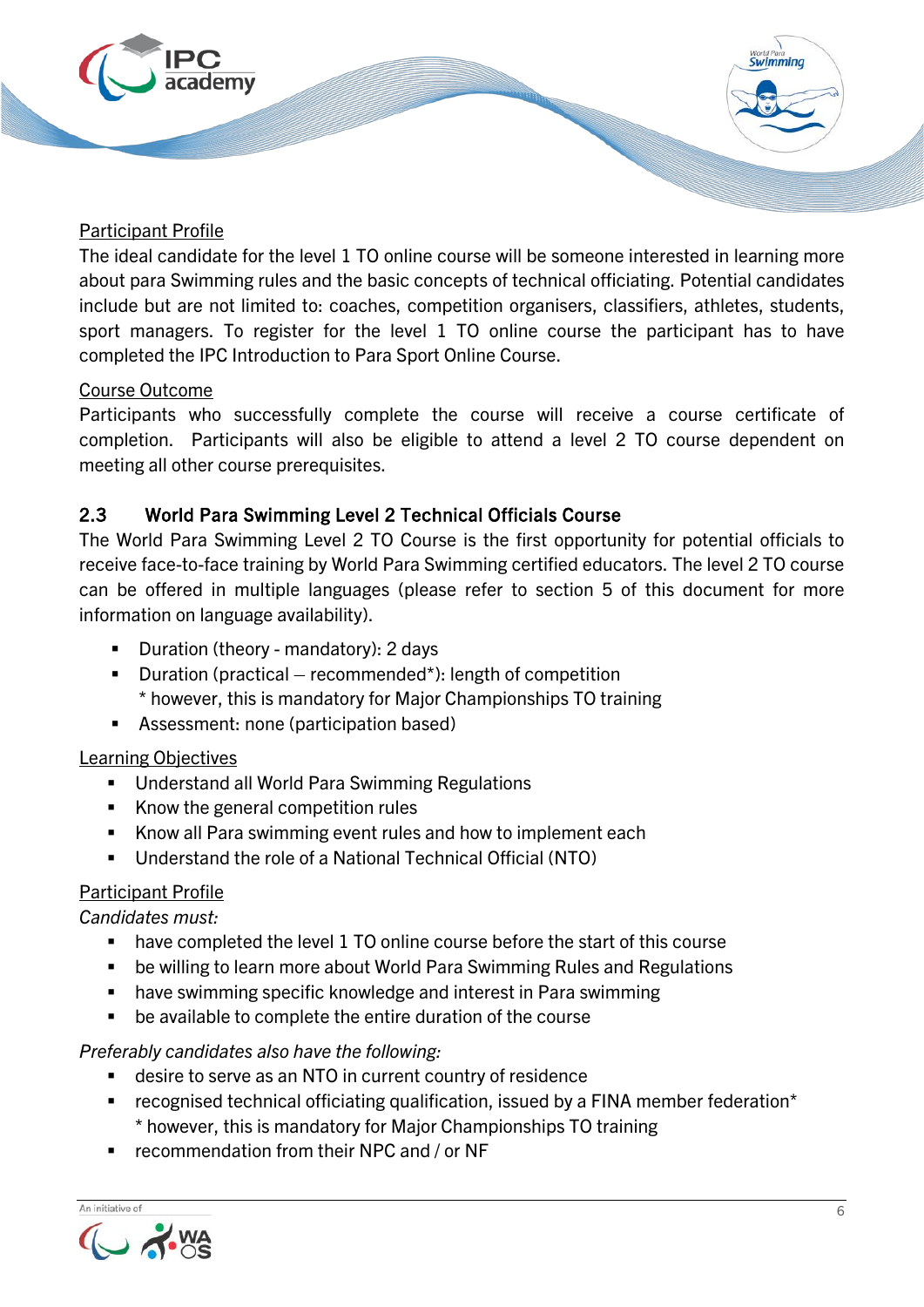

basic command of the English language (verbal and written)

#### Course Outcome

Participants who successfully complete the course receive a course certificate of achievement and will be eligible to serve as an NTO (pending approval from their NPC or NF). Participants will also be eligible to attend a level 3 TO course dependent on meeting all other course prerequisites. After completion it is advised to keep a personal record of the number and types competitions an NTO has officiated at.

#### National Technical Officials Course Equivalency

As many NPCs/NFs have their own established training programmes for NTOs, World Para Swimming may recognise any national course that meets the World Para Swimming Level 2 TO Course standards. NPCs/NFs may apply to World Para Swimming for level 2 TO course equivalency. Participants from courses who have level 2 equivalency will be eligible to participate in a World Para Swimming Level 3 TO Course providing that all other prerequisites have been complied with.

#### 2.4 World Para Swimming Level 3 Technical Officials Course

The World Para Swimming Level 3 TO Course offers the opportunity to understand the role of the International Technical Official (ITO). The level 3 course can be offered in multiple languages (please refer to section 5 of this document for more information on language availability).

- **Duration (theory mandatory): 2 days**
- Duration (practical mandatory): length of competition
- Assessment: competency transcript

Participants of the World Para Swimming Level 3 TO Course should be advised that the training course requires them to show a high level of competencies and knowledge in Para swimming. Participation in the practical component of training is subject to successful completion of the theoretical component of the training course. Those successful participants will assist in technical officiating at a World Para Swimming approved para-specific competition whilst being assessed and observed by the educator(s). A participant who does not pass the theoretical component may have the opportunity to participate in the practical sessions as an NTO only, although this is not guaranteed.

#### Learning Objectives

- Complete understanding of all World Para Swimming Rules and Regulations
- Be able to practically apply all rules and regulations
- Be able to complete all forms and documents relating to the duties of an ITO
- Know proper procedures for all events

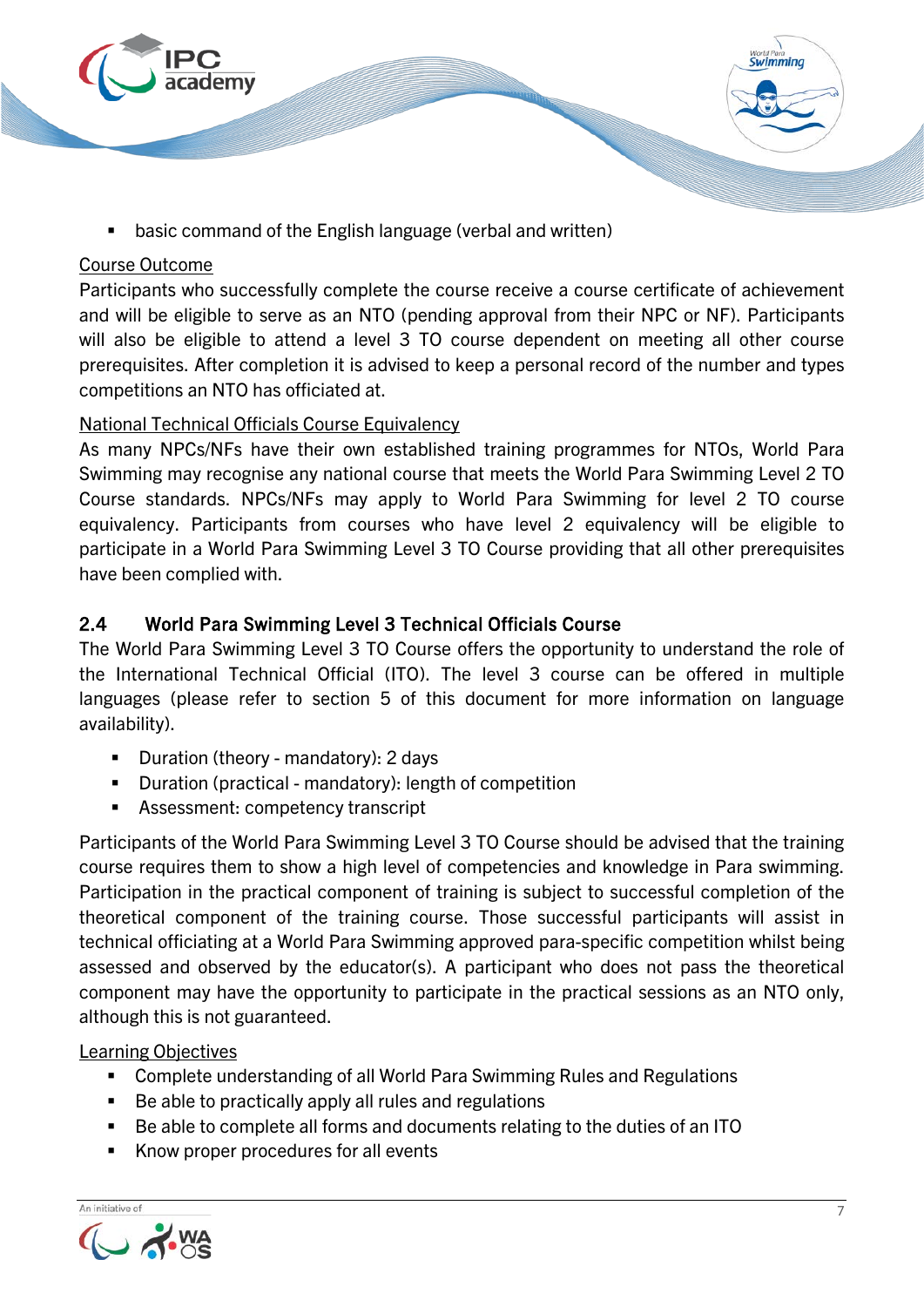

Complete understanding of the roles and responsibilities of an ITO

### Participant Profile

*Candidates must:*

- hold a level 2 TO course certificate or equivalent from their NPC/NF
- hold FINA member federation certification (min. Judge of Stroke)
- have a recommendation from their NPC and / or NF
- have proof of experience as an NTO with a record of the competitions officiated at
- be available to complete the entire duration of the course (theory and practical)

*Preferably candidates also have the following:*

- desire to serve as an ITO
- good command of the English language (verbal and written)

### Course Outcome

Participants who successfully complete the course will receive a course certificate of achievement and will be eligible to apply for selection as a World Para Swimming ITO providing that all other prerequisites have been complied with. They will also be eligible for appointment to Championships (World, Regional and Multi Sport Games) to complement the appointed ITOs, if deemed appropriate by World Para Swimming.

## <span id="page-7-0"></span>3 World Para Swimming ITO Selection Seminar

World Para Swimming ITO Selection Seminar may vary in the form of delivery, depending on the updates that have been made to the World Para Swimming Rules and Regulations. Noncompliance with the ITO Selection requirements set out by World Para Swimming will result in non-eligibility for appointment as an International Technical Official at World Para Swimming recognised competitions until the requirements have been met.

### Participant Profile

*Candidates must:*

- hold valid WPS Level 3 TO Certificate
- have received an endorsement from their National Paralympic Committee (NPC) or National Swimming Federation (NF), if recognised by WPS
- have good command of the English language (verbal and written)
- have the desire to serve as a WPS ITO
- be available to complete the entire duration of the ITO Selection Seminar

#### Course Outcome

Participants who successfully complete the course will receive a certificate of achievement and will be considered for selection as a World Para Swimming ITO for a 4-year period. Selection will

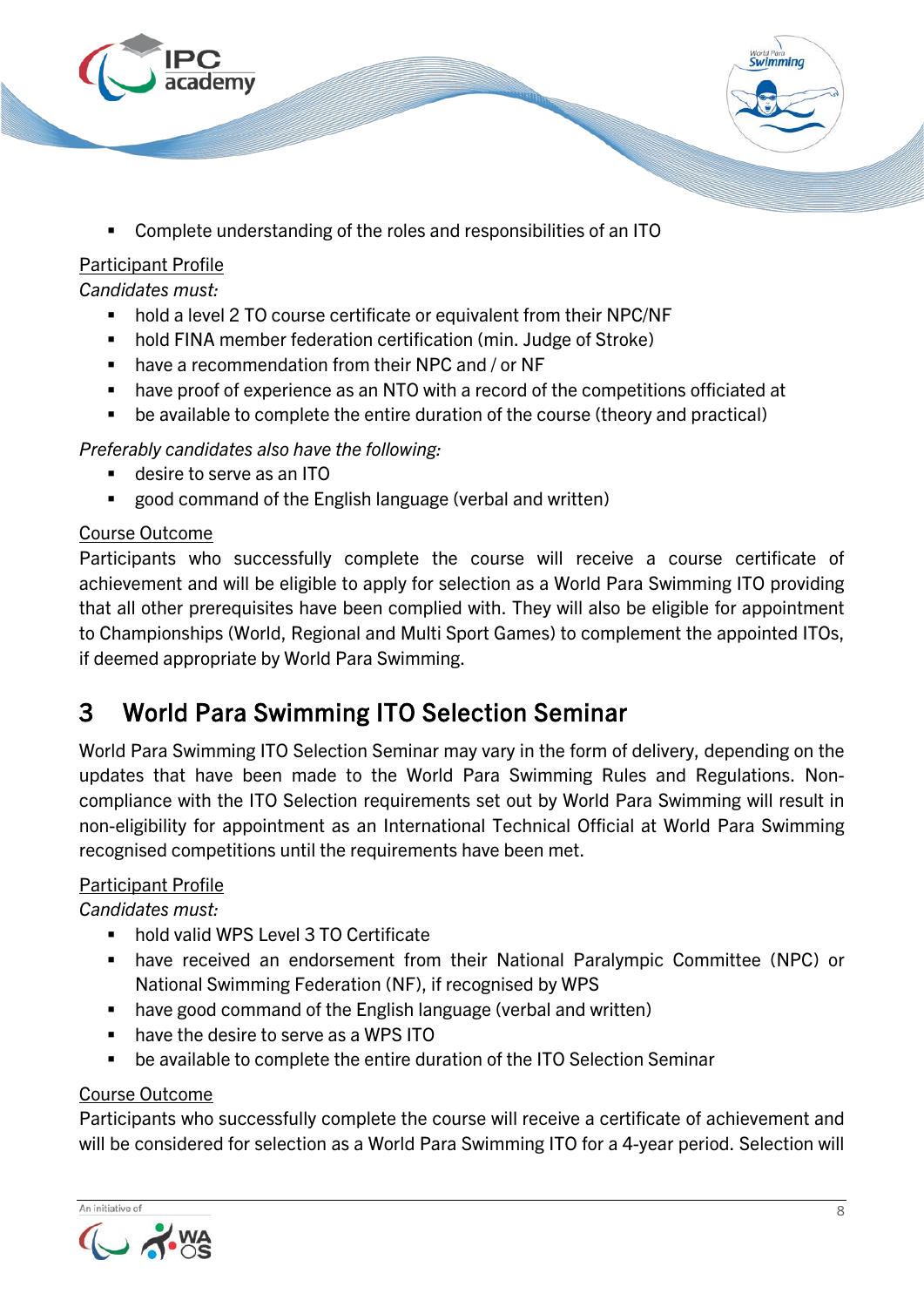

be based on knowledge and competencies shown at the course as well as WPS requirements such as regional and gender balance. Those participants selected as ITOs will be eligible for appointment to ITO positions at World Para Swimming recognised competitions (e.g. Paralympic Games, Multi Sport Games and World and Regional Championships).

Individuals can serve a maximum of 2 consecutive 4-year terms as a World Para Swimming ITO, providing they meet the general selection criteria in the respective terms. This is to ensure that there is consistency within the ITOs and to enable new members to be part of the ITO group.

| Course                                                     | Languages                                                                                                                                  |
|------------------------------------------------------------|--------------------------------------------------------------------------------------------------------------------------------------------|
| Introduction to Para<br>IPC.<br><b>Sport Online Course</b> | Arabic, English, French, Mandarin, Russian, Spanish<br>- can be delivered face-to-face if the required language is not<br>available online |
| <b>Level 1 TO Online Course</b>                            | English, French*, Spanish<br>- can be delivered face-to-face if the required language is not<br>available online                           |
| <b>Level 2 TO Course</b>                                   | English, French, Portuguese, Spanish<br>- all other languages with simultaneous translation                                                |
| <b>Level 3 TO Course</b>                                   | English, French, Portuguese, Spanish<br>- all other languages with simultaneous translation                                                |

# <span id="page-8-0"></span>4 Language availability of Courses

\* will be published in December 2017

# <span id="page-8-1"></span>5 Online course Pricing and Group Rates

### 5.1 The following is the pricing for a single course registration

| <b>Course</b> | Introduction to Technical<br><b>Para Sport</b> | <b>Officials</b> ' |
|---------------|------------------------------------------------|--------------------|
| <b>Online</b> | Free                                           | €53.50             |

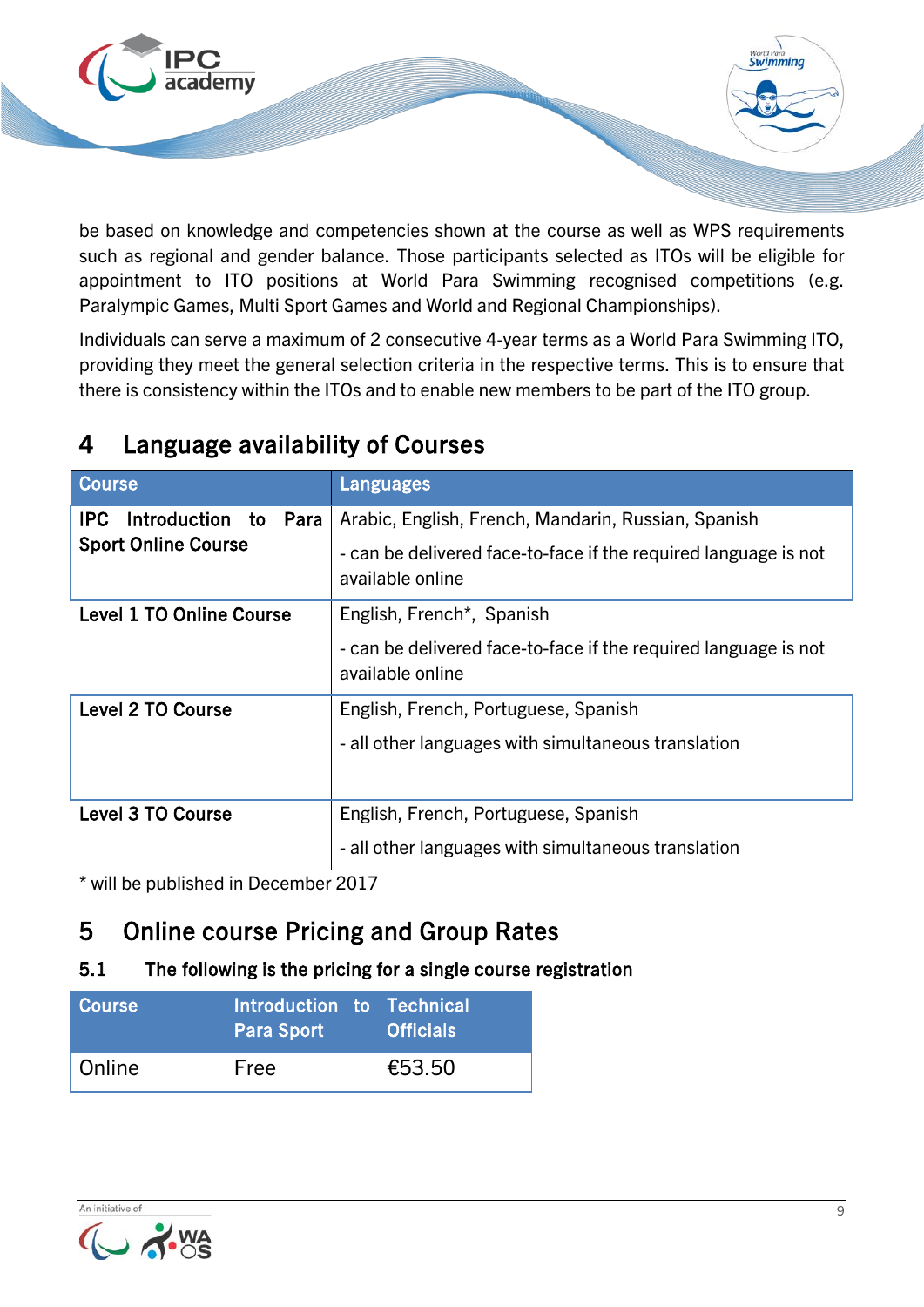

### 5.2 Group Rates

World Para Swimming and IPC Academy have also Group NPC packages for all of the online courses that are available to purchase directly via World Para Swimming. If you are interested in purchasing packages for your NPC then please contact us on the details indicated on the next page.

# <span id="page-9-0"></span>6 Face to Face Courses and Pricing

A NPC can request to host any of the above mentioned World Para Swimming education courses. World Para Swimming will provide course material, access to online learning courses, certified educators and support where needed to the host of an education course for a course fee. More detailed information on hosting World Para Swimming education courses and prices are available on the [World Para Swimming](https://www.paralympic.org/swimming/education) education website. World Para Swimming will always aim to facilitate your requests but cannot guarantee that all requests can be met. World Para Swimming will aim to offer you an alternative date when this situation arises.

# <span id="page-9-1"></span>7 Application Process

To apply for a World Para Swimming course please view all the available courses and download the application form from the World Para Swimming education website: [www.paralympic.org/swimming/education/technical-officials.](https://www.paralympic.org/swimming/education/technical-officials)

All applications should be completed fully and submitted to [ipcsummersports@paralympic.org.](mailto:ipcsummersports@paralympic.org)

# <span id="page-9-2"></span>8 World Para Swimming Technical Education Contact Information

If you have any questions or are interested in learning more about all of the World Para Swimming and IPC Academy education courses, please contact us at:

| <b>World Para Swimming Education and IPC Academy</b>                                                 |
|------------------------------------------------------------------------------------------------------|
| +49 228 2097 200                                                                                     |
| ipcsummersports@paralympic.org                                                                       |
| World Para Athletics education website:<br>www.paralympic.org/swimming/education/technical-officials |

If you are interested in learning more about other aspects of World Para Swimming, please use the following email address: [worldparaswimming@paralympic.org.](mailto:worldparaswimming@paralympic.org)